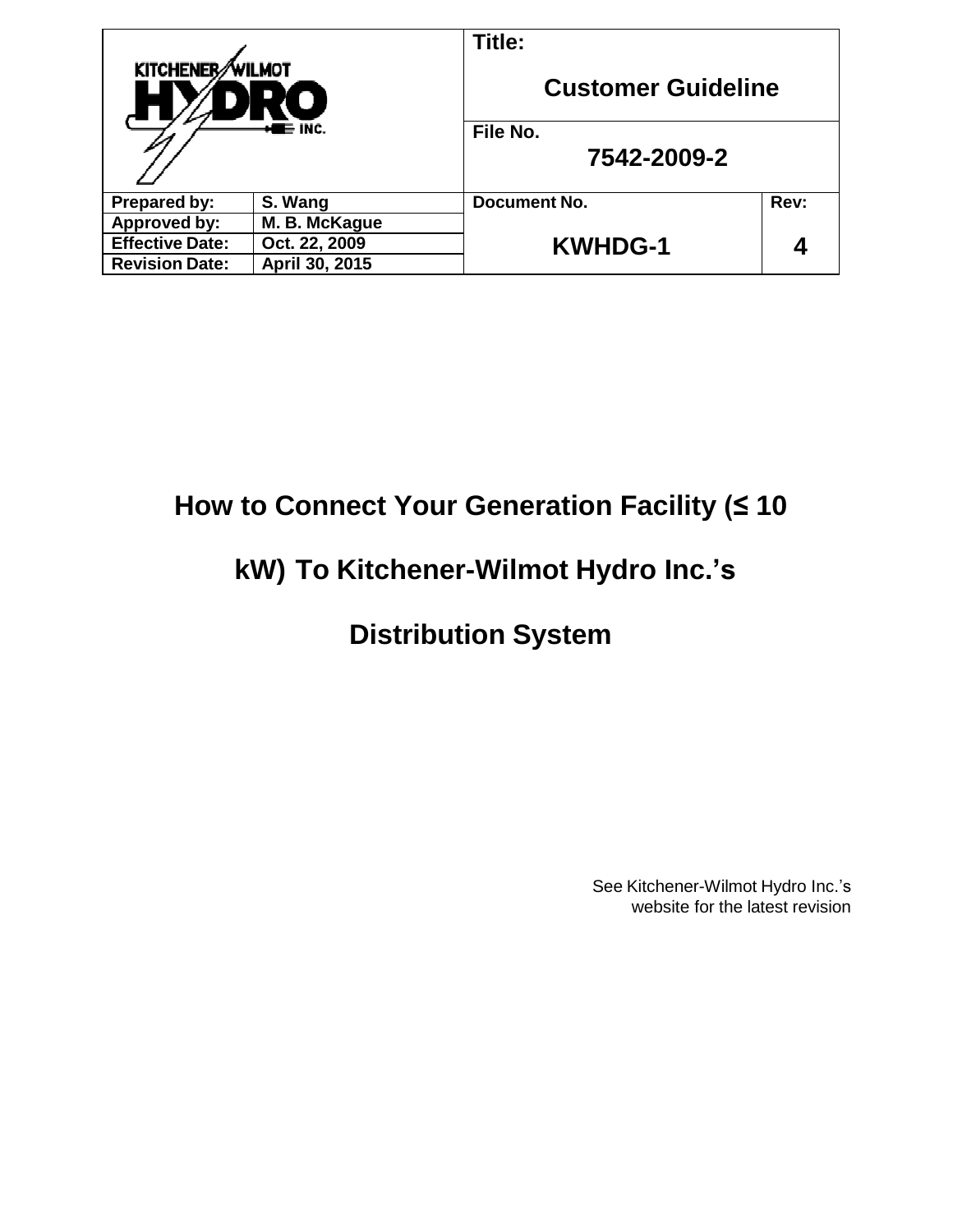# **Contents**

| 5. |  |
|----|--|
|    |  |

# **Appendixes**

| Appendix A1: Form DG01 - Application to Connect 10kW or Less of Embedded<br><b>Generation to Kitchener-Wilmot Hydro Inc.'s Distribution System</b> |
|----------------------------------------------------------------------------------------------------------------------------------------------------|
| <b>Appendix B1: Metering Connection Options for Micro-Generation Facility</b>                                                                      |
| <b>Appendix C1: Micro-Generation Financial Settlement Options</b>                                                                                  |
| <b>Appendix D1: Form DG04 - Template of Connection Agreement</b>                                                                                   |
| Appendix E1: Form DG05 - New Account Application                                                                                                   |
| Appendix F1: Form DG07 - Application for Direct Deposit of Payments to Vendors                                                                     |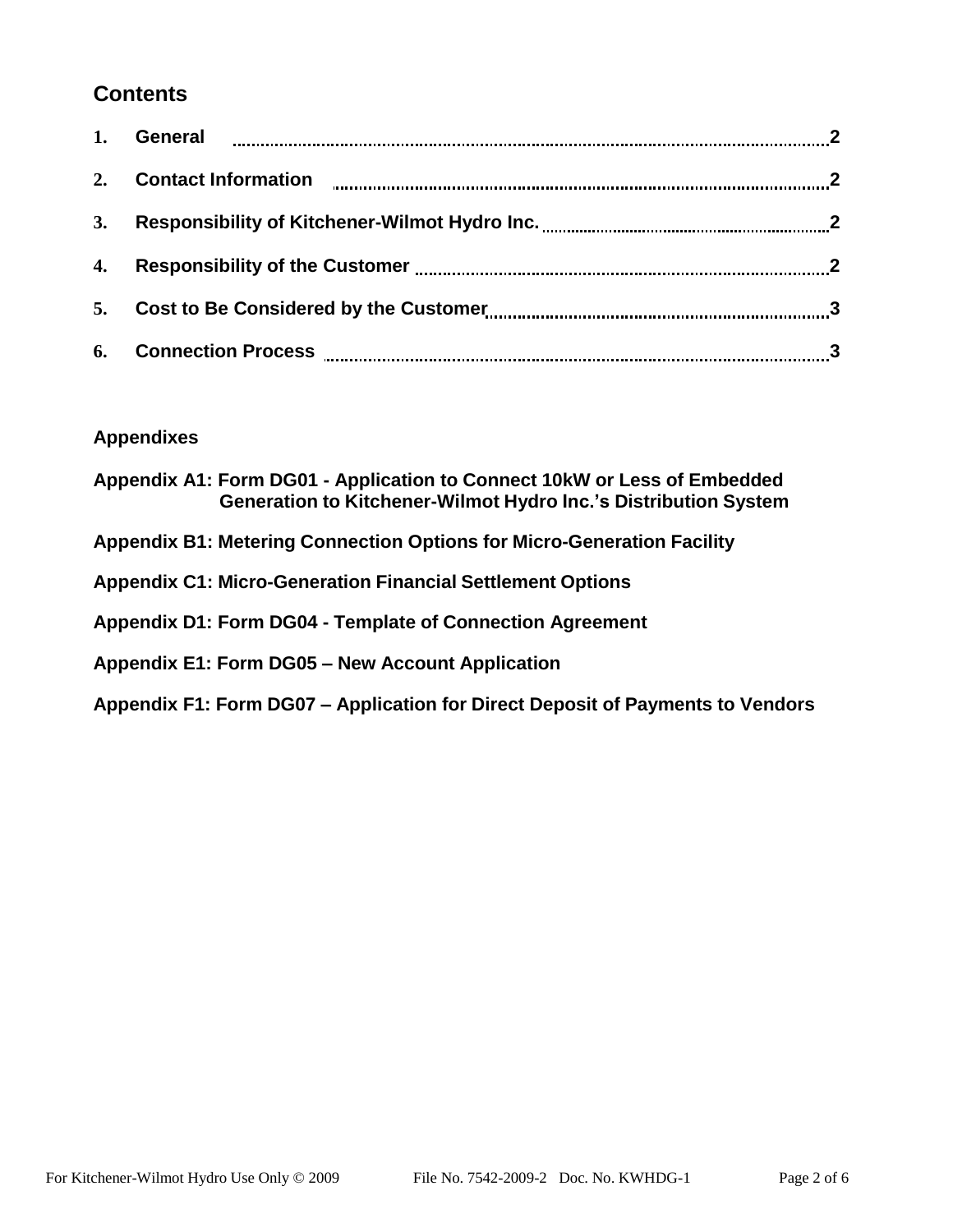### **GENERAL**

This guide applies to the customers with micro-generation facility (nameplate rating of 10kW and below) to be connected to Kitchener-Wilmot Hydro Inc.'s distribution system.

The customer shall contact Kitchener-Wilmot Hydro Inc. for more directions if the generation facility has a nameplate rating larger than 10kW. The complexity of the connection process varies depending on the generator size.

#### **CONTACT INFORMATION**

For customer inquiry and application submission, please contact Kitchener-Wilmot Hydro Inc. at:

For generation facility no more than 10kW

John Theriault Service Design Supervisor Kitchener-Wilmot Hydro Inc. Phone: 519-745-4771 Ext 6240 Fax: 519-745-0643 Email: [JTheriault@kwhydro.ca](mailto:JTheriault@kwhydro.ca)

For generation facility above 10kW

Shaun Wang, P. Eng System Planning & Projects Engineer Kitchener-Wilmot Hydro Inc. Phone: 519-745-4771 Ext 6312 Fax: 519-745-0643 Email: [SWang@kwhydro.ca](mailto:SWang@kwhydro.ca)

## **RESPONSIBILITY OF KITCHENER-WILMOT HYDRO INC.**

- The safety, reliability, and efficiency of its distribution system,
- Ensuring that the new generation connection does not adversely affect the distribution system or risk the hydro employees and the existing customers;
- Ensuring that the Distribution System Code and applicable standards are followed;
- Keep connection cost effective to promote renewable energy.

## **RESPONSIBILITY OF THE CUSTOMER**

- The safety, design, construction, operation, metering, protection and control, and maintenance of the generating facility.
- Contacting Kitchener-Wilmot Hydro Inc. early in the process.
- Contacting the various agencies involved before finalizing plans.
- Ensuring all necessary submissions and agreements are completed and required payments are clear.

In addition to satisfy the requirements listed in this guideline, the customer is solely responsible to obtain regulatory approvals for installing and operating the micro-generation facility, which may include but not be limited to the following,

- Compliance with all municipal zoning and land use by-laws, Ontario Building Code, (renewable energy projects are exempt from municipal zoning and land use by-laws, but the building permit may be required, please contact City/Township's Planning Department).
- Renewable Energy Approval for renewable energy project or Certificate of Approval for non-renewable energy project (please consult Ministry of Environment and Ministry of Natural Resources)
- Connection Authorization by Electrical Safety Authority (ESA)

ESA approval will be required before the micro-generation facility is allowed to connect. The ESA can be contacted at 1-877-ESA-SAFE (1-877-372-7233). The ESA website is <http://www.esasafe.com/> . The ESA has published a booklet entitled 'Electrical Guidelines for Inverter-Based Micro-Generator Facility (10kW and Smaller)' which is helpful for the Customer.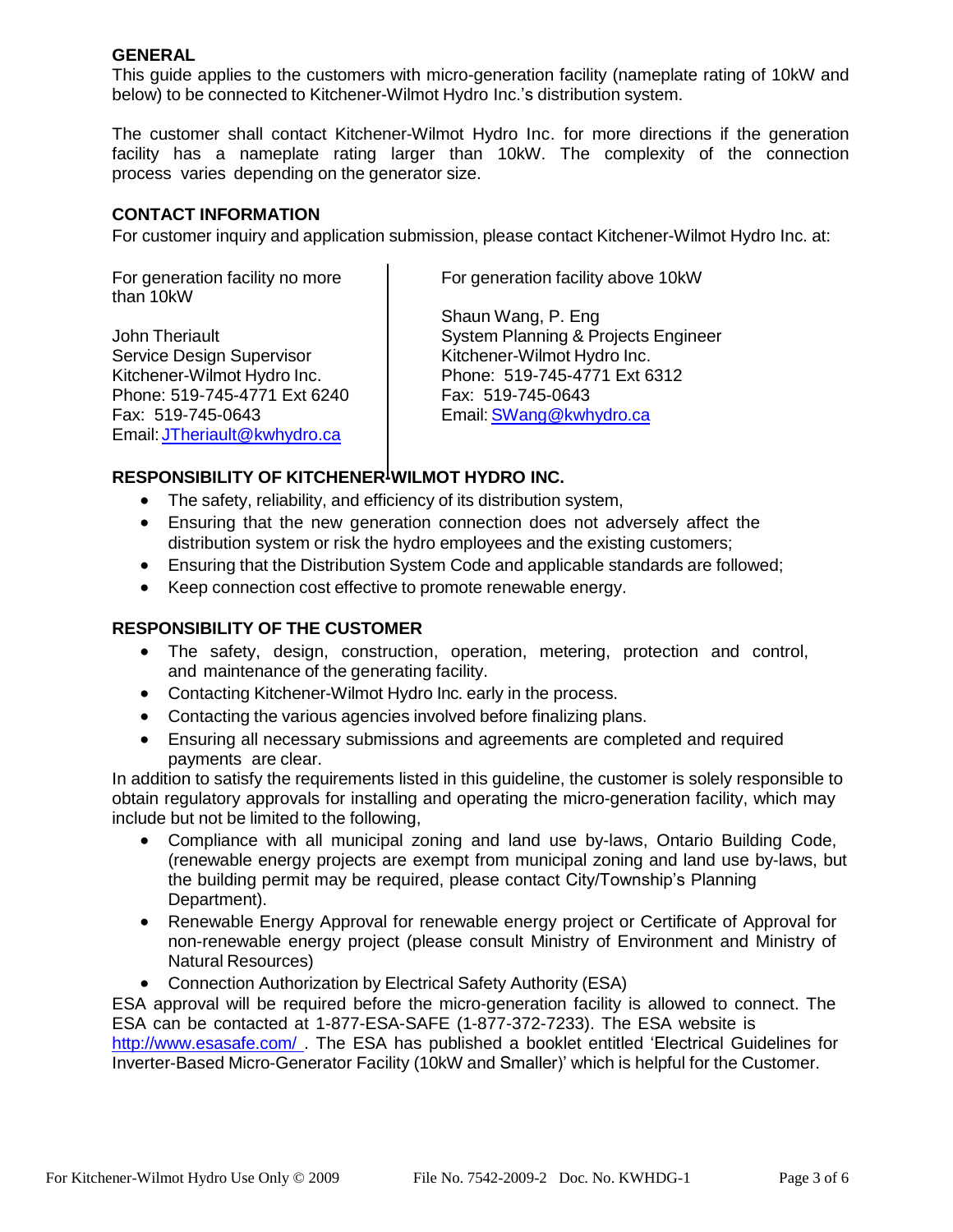#### **COSTS TO BE CONSIDERED BY THE CUSTOMER**

- Equipment and Installation.
- Inspection by ESA
- Permitting and other approvals
- Connection/Metering costs by Kitchener-Wilmot Hydro Inc.
- Monthly account charge by Kitchener-Wilmot Hydro Inc.
- Regular maintenance costs
- Legal and insurance costs
- Tax and accounting costs (municipal property tax may increase; income from generation is taxable.)

#### **CONNECTION PROCESS**

Subject to all applicable laws, by-laws, regulation and codes, Kitchener-Wilmot Hydro Inc. will make all reasonable efforts to promptly connect a generation facility to its distribution system.

#### **1) Request Information**

The Customer proposing the installation of a micro-generation facility  $(≤ 10kW)$  contacts Kitchener-Wilmot Hydro Inc. and ESA separately for information. The Customer may contact Independent Electricity System Operator (IESO) if the Customer is interested in the Feed-In Tariff (MicroFIT) Program.

#### **2) Provide Information**

Kitchener-Wilmot Hydro Inc. provides a copy of this guideline to the Customer within 5 business days to explain the connection process and requirements including the application form and Connection Agreement template. ESA provides information on electrical safety requirements.

#### **3) Develop Plan and Register Project**

The Customer reviews relevant information from Kitchener-Wilmot Hydro Inc. and ESA on the proposed project, and puts together an installation plan. If the Customer is eligible to the MicroFIT program and decides to participate in, the Customer should register the project on-line following the IESO MicroFIT link below and receive the Conditional Offer from IESO **before** submitting the Application (Step 4).

Link: www.microfit.powerauthority.on.ca.

#### **4) Submit Hydro Application**

The Customer submits Kitchener-Wilmot Hydro Inc. a completed application form (Appendix A1: Form DG01) with all required information.

#### **5) Submit ESA Inspection Application**

The Customer submits ESA plans and specific information for inspection. This application runs in parallel with the Step 6).

#### **6) Review Hydro Application**

Kitchener-Wilmot Hydro Inc. reviews the connection application.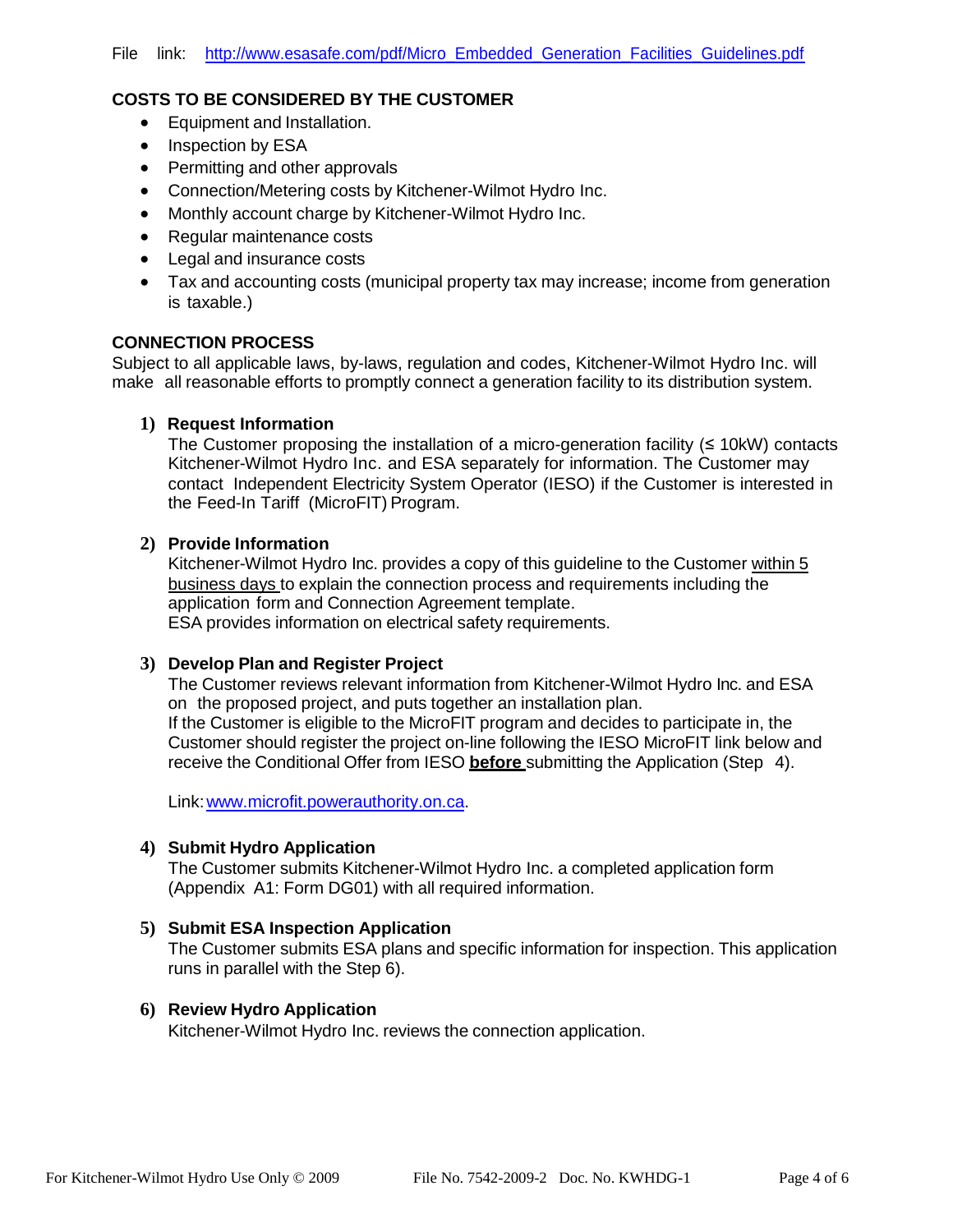# *6A) For Micro-Generation Facility at Existing Customer Connection*

Within 15 calendar days from receipt of the completed application, Kitchener-Wilmot Hydro Inc. will issue the Customer an Offer to Connect or provide reasons for rejection. The Offer to Connect will outline the technical requirements (metering and/or service upgrade), costs and timing to implement.

Typical requirement for micro generator 10kW and smaller is a new bi-directional meter and disconnect switch for the micro generator.

Kitchener will not charge for the preparation of the Offer to Connect.

The Offer to Connect is valid for 30 calendar days from issuance. The Customer shall indicate his/her intent within this time frame.

# *6B) For Micro-Generation Facility Not at Existing Customer Connection*

A new customer service connection shall be first established before the micro-generation facility can be connected. This may extend the time line in Step 8) since more connection work will be required.

# **7) Install DG**

If the customer accepts the Offer to Connect and decides to proceed, the Customer will

- Make a payment to Kitchener-Wilmot Hydro Inc. for upgrades (metering) as indicated in the Offer to Connect;
- Start micro-generation facility installation;
- Work closely with Kitchener-Wilmot Hydro Inc., the ESA and any other organizations from which work, inspections, approvals or licenses are required to prevent delays;
- Sign a new generation account application with Kitchener-Wilmot Hydro Inc.
- Complete, sign and return two (2) copies of Connection Agreement (Appendix D1: Form DG04) to Kitchener-Wilmot Hydro Inc.;
- Complete, sign and return a New Account Application Form (Appendix E1) and a Direct Deposit Form (Appendix F1) to Kitchener-Wilmot Hydro Inc., a valid ID, like driver's license is required (not required for Net Metering Program); and
- Arrange electrical inspection with ESA.

## **8) Final Connection**

#### *8A) For all Customers*

Before scheduling the final connection, the customer shall ensure all following commitments fulfilled:

- Generation facility fully installed
- Payment to Kitchener-Wilmot Hydro Inc. clears
- Connection Agreement Signed
- New Generation Account Application signed and submitted
- Direct Deposit Form signed and submitted
- The ESA inspection completed and Connection Authorization issued by the ESA

The customer shall contact Kitchener-Wilmot Hydro Inc.'s Service Coordinator at 519- 745-4771 x6199 after the ESA completes the inspection and faxes Kitchener-Wilmot Hydro Inc. an Authorization to Connect. Kitchener-Wilmot Hydro Inc. requires **at least 5 business day notice** to schedule the final connection when all above Customer commitments have been satisfied. The customer's electrician must be on site for the final connection.

If additional disconnect/reconnect work is required for the generation facility tie-in, the customer shall schedule the disconnect/reconnect work on the same date as the final